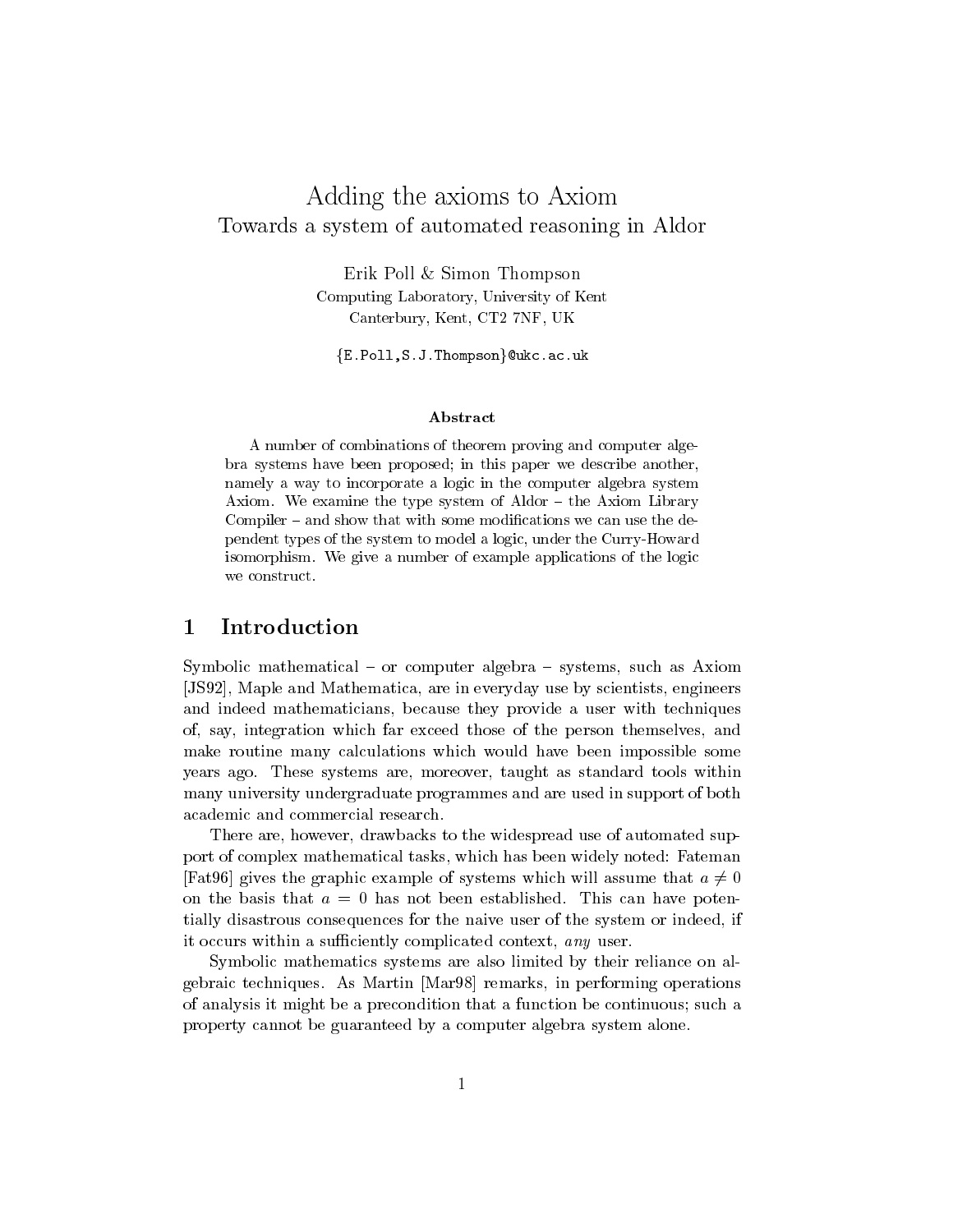All this makes the combination of computer algebra with theorem prov ing a topic of considerable interest: the logical capabilities of a theorem prover could be used to express the assumptions upon which an answer rests and in critical cases be used to establish the truth of those assumptions

The literature contains a number of different strategies proposed for combined computer algebra and theorem proving see for instance  $\rho$  $CH96, BCZ96$ . This paper examines another proposal: that of using the type system of the Axiom -JS computer algebra system to represent a logic, and thus to use the constructions of Axiom to handle the logic and represent proofs and propositions in the same way as is done in theorem provers based on type theory such as Nupri  $|C|$  80 or Coq  $|C$ ory5).

This paper particularly explores the recent Axiom Library Compiler Aldor TW 95), which is unusual among computer algebra systems in being strongly typed, and moreover in having a very powerful type system, including dependent types

The implementation of dependent types in Aldor is without evaluation of type expressions  $-$  so each type expression is its own normal form  $-$  and we show how this limits the expressivity of the dependent types. We propose a modification of the Aldor system which allow the types to represent the propositions of a constructive logic, under the Curry-Howard correspondence. We argue that this integrates a logic into the Aldor system, and thus permits a variety of logical extensions to Aldor, including adding pre- and post-conditions to function specifications, axiomatisations to categories of mathematical objects as well as the ability to reason about the objects in Axiom

The structure of the paper is as follows. Section 2 introduces Aldor, and more details of Aldor dependent types appear in Section 3. We show how a logic can be defined in (a variant of) the Aldor system in Section 4 and Section 5 gives some example applications. We conclude with a discussion of related and future work.

## An introduction to Aldor

The Axiom Library Compiler, Aldor | W | 95| (previously known as AAIOM- $XL$  or  $A^{\sharp}$ ), provides the user with a powerful, general-purpose programming language in which to model the structures of mathematics. This language is functionally based and provides higher order-functions, generators (which bear a strong relationship to list comprehensions) and other features of modern functional languages like Standard ML - standard ML - standard ML - standard ML - standard ML - standard M well as being strongly typed.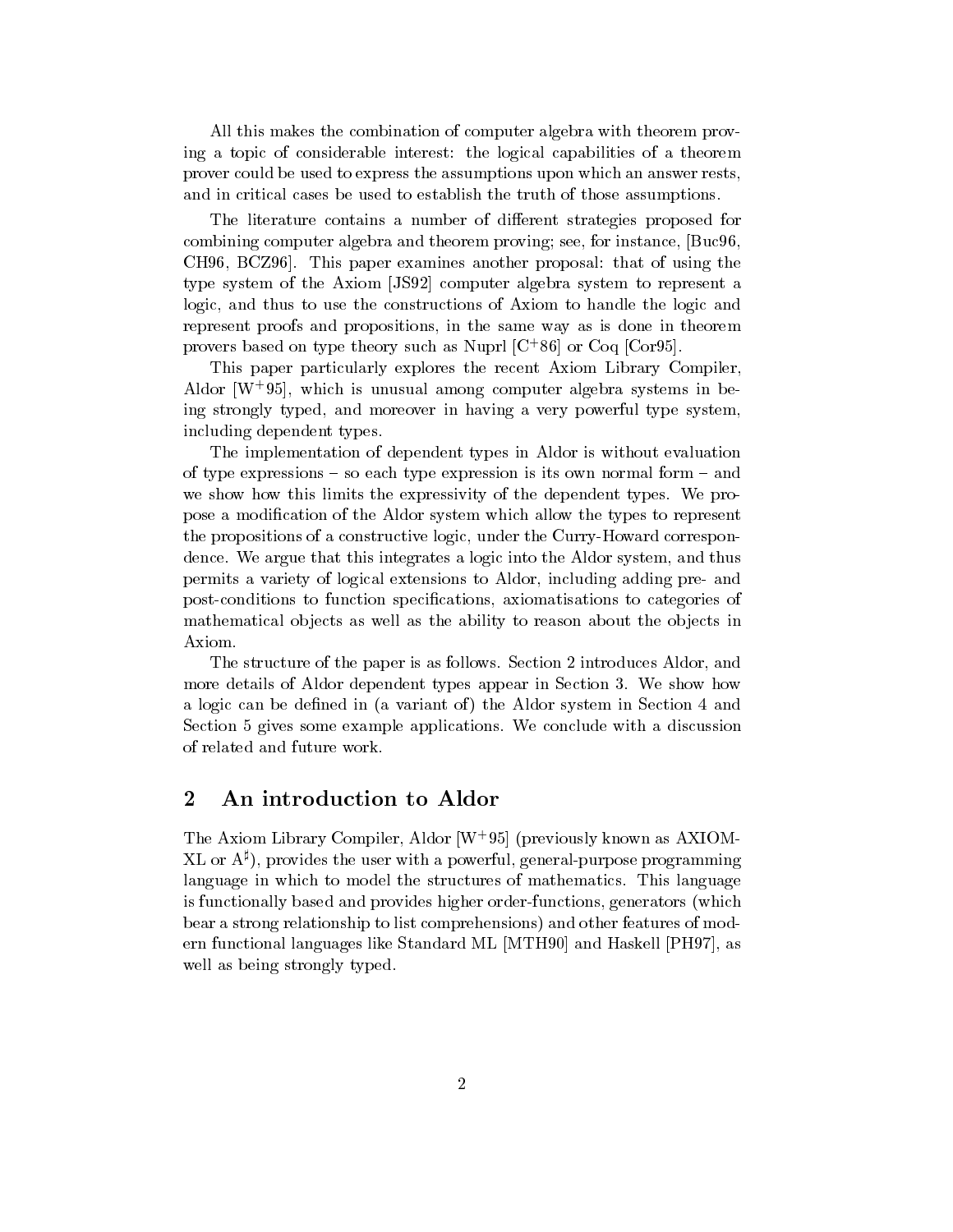#### $2.1$ The type system of Aldor

Unusually among languages for computer algebra, but in keeping with the functional school, Aldor is strongly typed, and each declaration of a binding is accompanied by a declaration of the type of the value bound, as in the example

a integrate  $\mathbf{A}$  is a set of  $\mathbf{A}$  is a set of  $\mathbf{A}$ 

This contrasts with languages like Haskell in which types need not be de clared explicitly since they can be deduced by the system In Aldor types have to be declared explicitly since the type system has a variety of complex features including the following

- **Overloading** A single identifier can be used to denote values of different type, such as  $\text{Int} \rightarrow \text{Int}$  and  $\text{Int} \rightarrow \text{B}$ ool  $\rightarrow \text{Int}$ . Some support is provided for users to resolve overloading when that proves to be necessary
- Coercions Some 'courtesy' coercions are provided by the system automatically: these convert between multiple values ( $\dot{a}$  la LISP), cross products and tuples. It is also possible to make explicit conversions  $-$  by means of the coerce function  $-$  from integers to floating point numbers and so forth
- **Types as values** The type Type is itself a type; it is by this means that the system supports functions over types, such as

$$
idType (ty : Type) : Type == ty; \t(1)
$$

and explicit polymorphism, as in

$$
id (ty : Type, x : ty) : ty == x;
$$
 (2)

This resembles the quantification in System F in which functions can depend on type parameters, and in  $F^{\omega}$  where functions can be defined from types to types. This is investigated further in Section 3.1.

Dependent types Aldor permits functions to have dependent types, in which the type of a function result depends upon the value of a parameter. An example is the function

 $^{1}$ Most Haskell programmers would, however, tend to give type declarations for their denitions since they serve both as an important check on the programmer-s intention as well as providing crucial documentation.

<sup>&</sup>lt;sup>2</sup>Note that this is a much more powerful overloading facility than that provided by Haskell type classes [PH97] in which overloaded functions have to be of the same arity.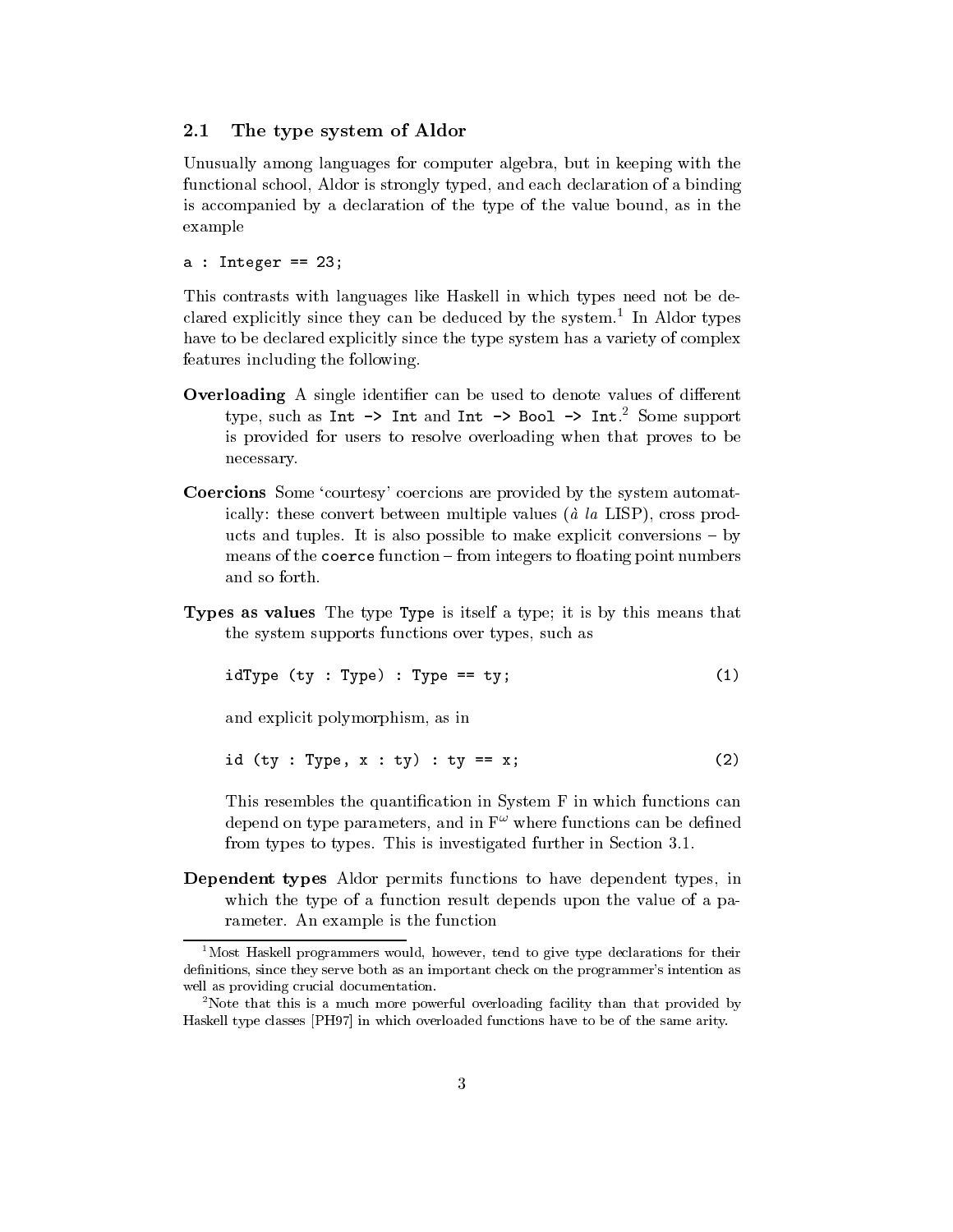vectorSum :  $(n:Integer) \rightarrow Vector(n) \rightarrow Double$ 

in which the result of a function application, say

vectorSum(34)  $\mathcal{N}$  vectors  $\mathcal{N}$  and  $\mathcal{N}$  are the sum of  $\mathcal{N}$ 

has the type  $Vector(34) \rightarrow Double because its argument has the$ value is a similar way, where the ideal  $\alpha$  function  $\langle - \rangle$  is an order of density  $\langle - \rangle$ applied, its result type is determined by the type which is passed as its first argument.

We discuss this aspect of the language in more detail in Section 3.

Variables The system is not fully functional containing as it does variables which denote storage locations. The presence of updatable variables inside expressions can cause side-effects which make the elucidation of types considerably more difficult.

There is a separate question about the role of 'mathematical' variables in equations and the like, and the role that they play in the type system of Axiom

Categories and domains These features which provide a form of data abstraction are addressed in more detail in Section

The Aldor type system can thus be seen to be highly complex and we shall indeed see that other features such as macros (see Section  $2.2$ ) complicate the picture further; one of the aspects of our work is to try to reach a more formal description of (substantial parts of) the typing mechanism of Aldor.

#### $2.2$ Categories and domains

Axiom is designed to be a system in which to represent and manipulate mathematical objects of various kinds, and support for this is given by the Aldor type system. One can specify what it is to be a monoid, say, by defining the Category<sup>3</sup> called Monoid, thus

```
Monoid : Category == BasicType with \{ (3)
    

  1 : %;
```
This states that for a structure over a type  $\mathcal{C}$  to be a monoid it has to supply two bindings; in other words a Category describes a signature. The first name in the signature is '\*' and is a binary operation over the type  $\mathcal{C}$ ; the second is an element of  $\mathcal{C}$ .

 $\lceil$  There is no relation between  $\emph{AXiom's notion}$  of category and the notion from category theory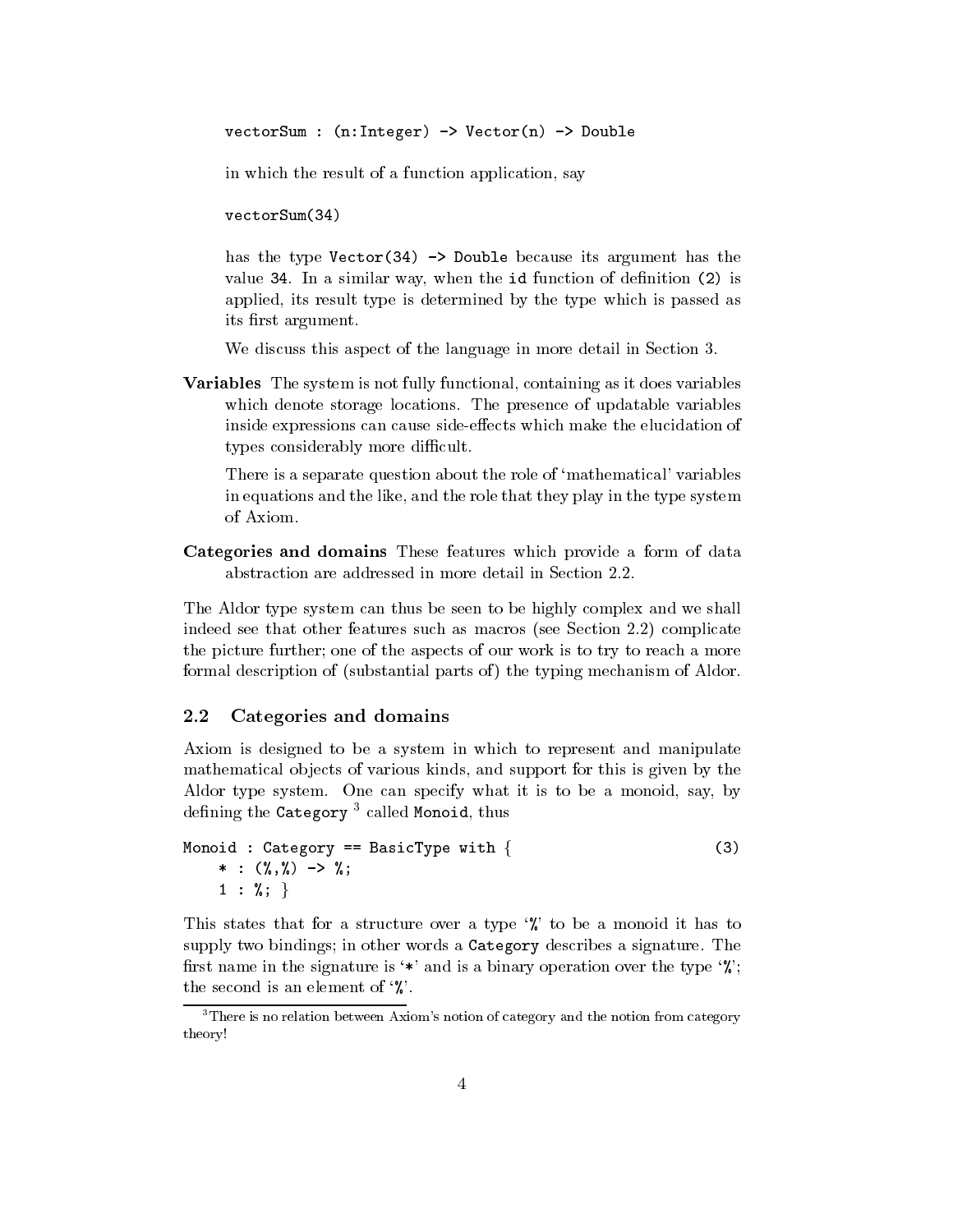In fact we have stated slightly more than this, as Monoid extends the category BasicType which requires that the underlying type carries an equality operation

```
BasicType : Category == with {
    = : (\%, \%) -> Boolean; }
```
We should observe that this Monoid category does not impose any constraints on bindings to  $\ast \ast$  and  $\ast$  : we shall revisit this example in Section 5.2 below.

Implementations of a category are abstract data types which are known in Axiom as domains, and are defined as was the value a above

```
\text{IntegerAdditiveMonoid} : Monoid == add { (4)Rep == Integer;import from Integer
   (x:\%) * (y:\%) : % == per((rep x) + (rep y));1 : \% == per 0; }
```
The category of the object being defined  $-$  Monoid  $-$  is the type of the domain which we are defining, IntegerAdditiveMonoid. The definition identifies a representation type, Rep, and also uses the conversion functions rep and per which have the types

rep :  $\%$  -> Rep  $\frac{1}{2}$  per : Rep ->  $\%$ 

In fact, Rep, rep and per are implemented using the macro mechanism of Aldor, and so are eliminated before type checking. Another aspect of Aldor which we intend to explore are ways in which the macro system can be eliminated in favour of a properly type checked mechanism, and so in particular support the type abstraction machinery introduced here

We have seen already that one category can extend another; this can be seen as a form of inheritance Other operations are available on categories including the Join operation which joins two categories thus allowing a form of multiple inheritance

Categories provide a powerful abstraction mechanism which allows func tions to be written which depend on the bindings in a category and which can therefore be used over any domain which implements the category that is any abstract data type which implements the signature in question Cat egories resemble existential types -MP San but are implemented in a similar way to Haskell classes in that the type of the operands in an appli cation determine which implementation of the operation is used

One of the advantages of the Haskell type class mechanism is that it is possible to declare a type as an instance of different classes at different points in a program. In the first version of Axiom this was not allowed, so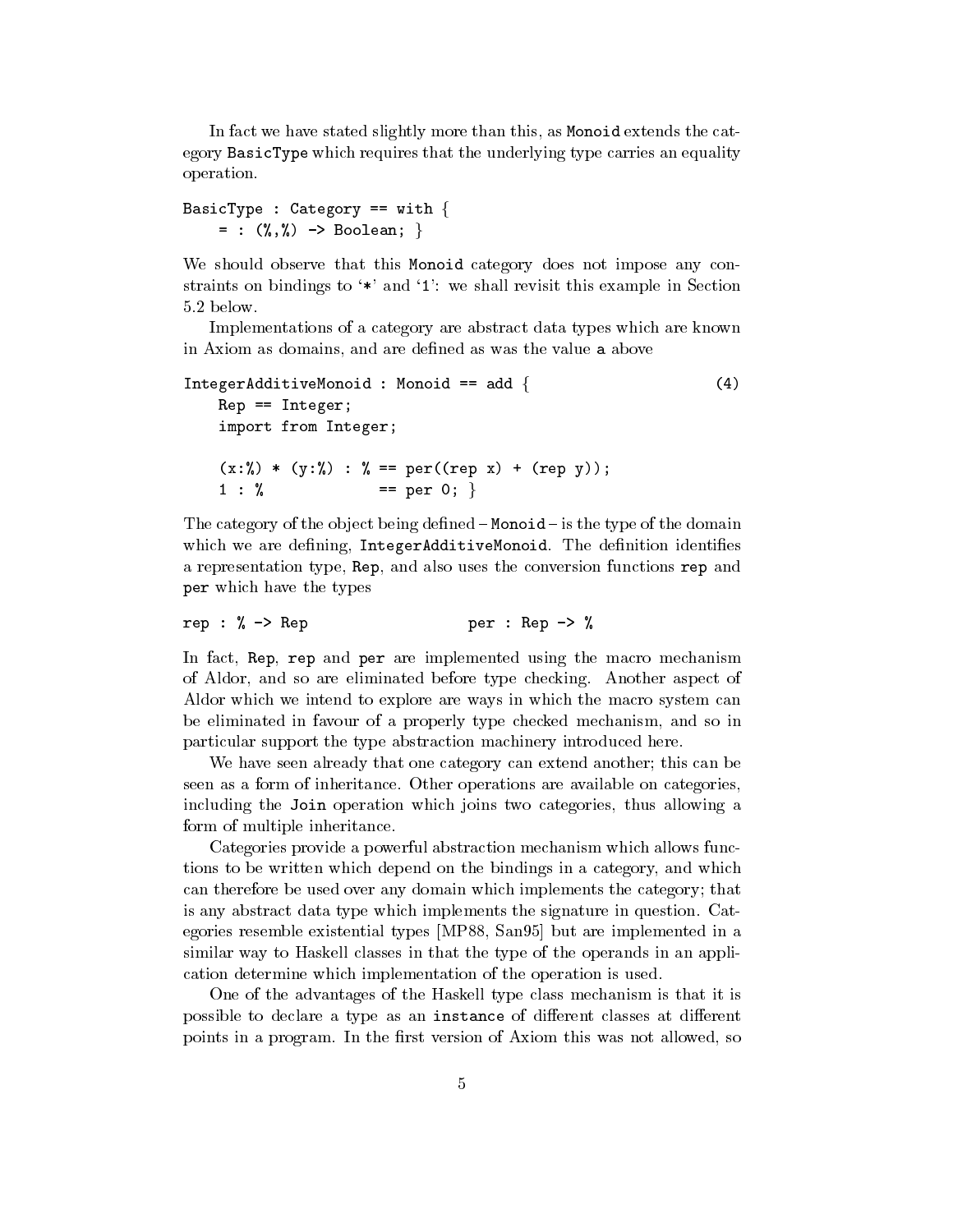that an Axiom domain would have a signature (this is category) fixed at the point of definition and could not be extended to become an instance of a newly-defined category; this is possible in Aldor, using a post facto extension. Details of this and other features can be found in  $(w_1, y_0)$ .

Categories can also be parametric, and depend upon value or type parameters. We shall see an example of this in Section 3.1 below. We continue to explore the Aldor type system in the following section where we look in more detail at the dependent types of the system

#### 3 Dependent types

The Aldor language contains dependent types, so that one can define functions such as vectorSum which defines a sum function for vectors of arbitrary length, of type

 $vectorsum : (n:Integer) \rightarrow Vector(n) \rightarrow Double$ 

and a function append to join two vectors together

append nInteger mInteger Vectorn Vectorm Vectornm

Given vectors of length two and three vectors of the vectors were presented three vectors of the can join the thus

append- vec- vec Vector-

and we would expect to be able to find the sum of this vector by applying vectorSum 5, thus

 $\sim$  vectors and vectors are all the sum of the sum of the sum of the sum of the sum of the sum of the sum of the sum of the sum of the sum of the sum of the sum of the sum of the sum of the sum of the sum of the sum of t

but this will fail to type check since the argument is of type  $\mathcal{A}$  type  $\mathcal{A}$  type  $\mathcal{A}$  type  $\mathcal{A}$  type  $\mathcal{A}$  type  $\mathcal{A}$  type  $\mathcal{A}$  type  $\mathcal{A}$  type  $\mathcal{A}$  type  $\mathcal{A}$  type  $\mathcal{A}$  type  $\mathcal$ which is not equal to the expected type, namely  $\text{Vector}(5)$ . This is because no evaluation takes place in type expressions in Aldor (nor indeed in the earlier version of Axiom).

In Section 3.2 we discuss how the Aldor type mechanism can be modified to accommodate a more liberal evaluation strategy within the type checker Before doing that we look at another example of the problems caused by the failure of Aldor to evaluate type expressions

#### Types as values  $3.1$

Another example is provided by trying to formalise the notion from (mathematical category theory powers species that the function of a function of  $\sim$ we are thinking of the types of the language as forming a category whose ob jects are the types themselves and an arrow from A to B is a function of type  $A \rightarrow B$ . What is a functor from type to itself? It has two components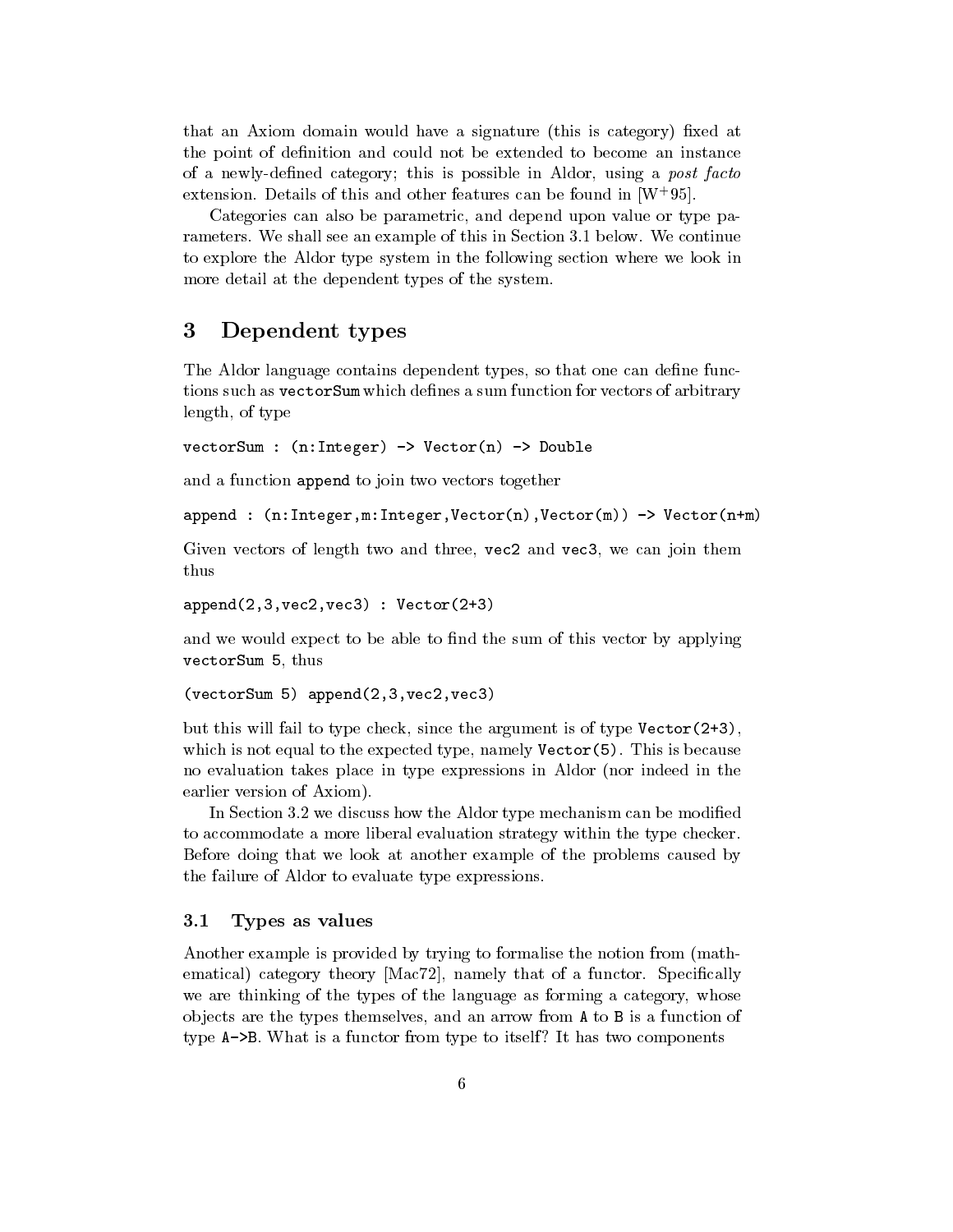- $\bullet$  a mapping  ${\tt r}$ , say, from Type to Type; that is the object part of the functor; and
- $\bullet$  a mapping on functions which respects their types, so that the image of an arrow  $a \rightarrow a$  is an arrow  $(F a) \rightarrow (F b)$ .

There are also some logical constraints on the behaviour of the these map pings; we cannot formalise these in Aldor.) How can this be formalised in Aldor? We say

```
Functor (F : Type \rightarrow Type) : Category == with { (5)
map : (a:Type) \rightarrow (b:Type) \rightarrow (a \rightarrow b) \rightarrow (F a) \rightarrow (F b)\};
```
and we can show that the List functor, which builds the type List(a) from the type a, is an instance of Functor thus:

```
listFunction: Function(List) == add { (6)
map (a:Type)(b:Type)(f:a\rightarrow b)(x:List(a)): List(b)
  == if x=nil then nil
             else cons ( f (first(x)),
                       (((map a) b) f) rest(x))\};
```
which is the standard definition of map over lists.

In a similar vein we can try to make  $idType$  (as defined in Section 2.1) above) into an instance of Functor,

```
Ident : Functor(idType) == add \{ (7)
map (a:Type)(b:Type)(f:a\rightarrow b)(x:idType(a)): idType(b)== f x\};
```
but this will fail to be type correct since the types  $idType(a)$  and a will not be identified as would be required for the application of  $f$  to  $x$  to be well-typed.

Observe, however, that  $(6)$  does type check. This is because List is a constructor of types, that is the application  $List(a)$  is already fully evaluated, and so there is no problem in identifying it with other Type expressions.

In the next section we examine possible modifications to the Aldor type mechanism to accommodate evaluation within type expressions

### 3.2 Investigating the Aldor dependent type mechanism

We are currently investigating ways in which the Aldor dependent type mechanism can be modified to allow evaluation within type contexts as well as within value contexts. A number of possibilities suggest themselves.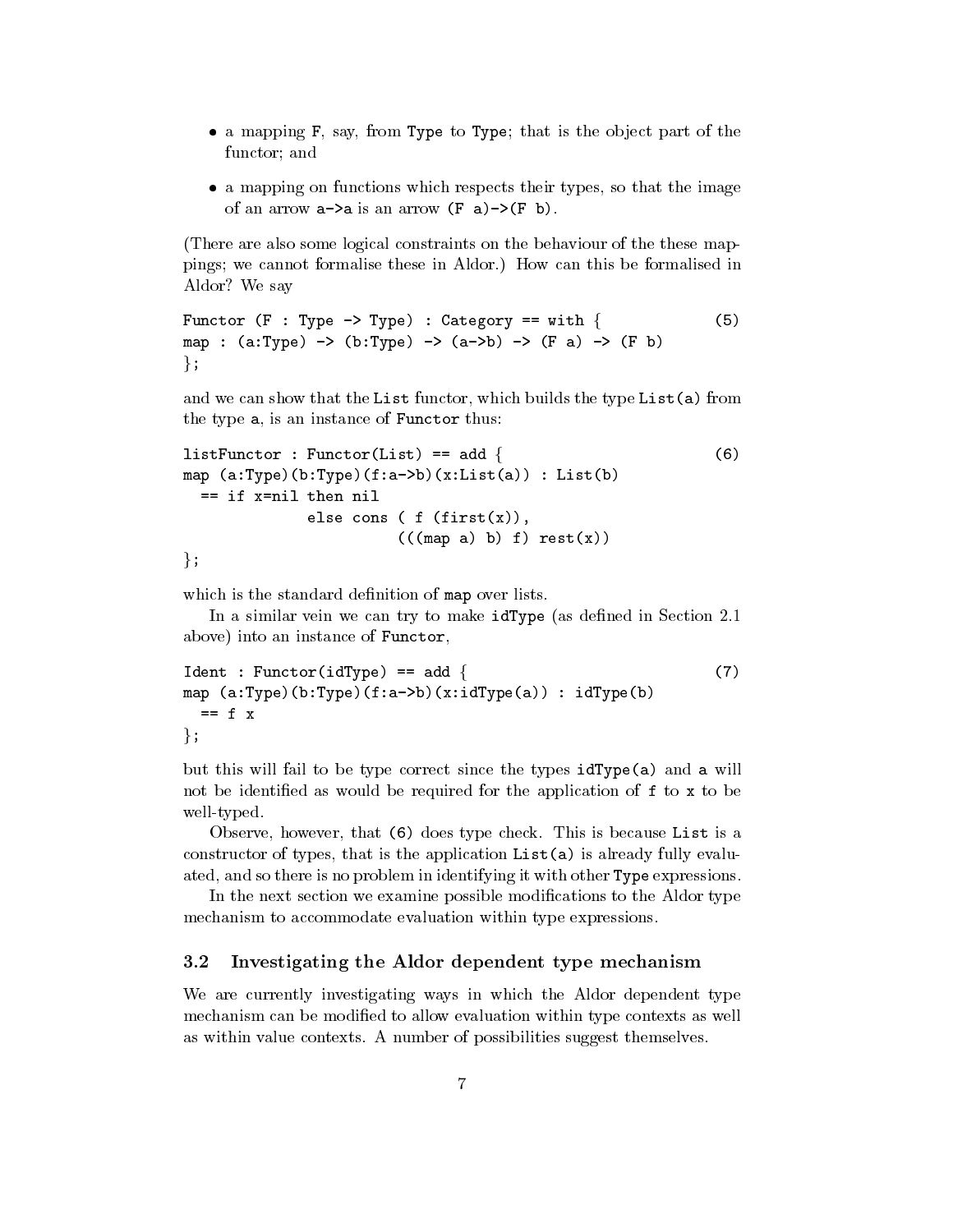$\bullet$  The type system provides the pretend conversion routine which converts or (type) casts any type to any other type.<sup>4</sup> so that one can rewrite (7) as follows rewrite the following and the following as follows and the second contract of the second contract of the second contract of the second contract of the second contract of the second contract of the second contract of the se

```
Ident : Function(idType) == add \{ (8)
map (a:Type)(b:Type)(f:a\rightarrow b)(x:idType(a)): idType(b)= (f (x pretend a) pretend idType(b))\} ;
```
This achieves a result, but at some cost. Wherever we expect to need some degree of evaluation, that has to be shadowed by a type cast; these casts are also potentially completely unsafe

- $\bullet$  -Another possibility is to suggest that the system is modified to include coercion functions which would provide conversion between type pairs such as  $idType(a)$  and a. This suggestion could be implemented but we envisage two difficulties with it.
	- In all but the simplest of situations we will need to supply uniformlydefined *families* of coercions rather than single coercions. This will substantially complicate an already complex mechanism.
	- Coercions are currently not applied transitively: the effect of this is to allow us to model single steps of evaluation but not to take their transitive closure

Putting these two facts together force us to conclude that effectively mimicking the evaluation process as coercions is not a reasonable so lution to the problem to hand

Instead of pursuing either of these solutions we are currently investigating the possibility of performing some evaluation during type checking Clearly this can cause the type checker to diverge in general, since in, for instance, an application of the form  $\texttt{vectorSum}(e)$  an arbitrary expression e: Nat will have to be evaluated. We therefore intend to use current work on terminating systems of recursion powers  $\mathbf{v}$  and the types of expressions on the two types of expressions of  $\mathbf{v}$ chosen for evaluation (as heuristics at least) to guide the form of evaluation that is supported

#### $\overline{\mathbf{4}}$ Logic within Aldor

In this section we discuss the Curry-Howard isomorphism between propositions and types, and show that it allows us to embed a logic within the Aldor type system if dependent types are implemented to allow evaluation within type contexts

<sup>&</sup>lt;sup>4</sup>The pretend function is used in the definition of rep and per in the current version of Aldor; a more secure mechanism would be preferable.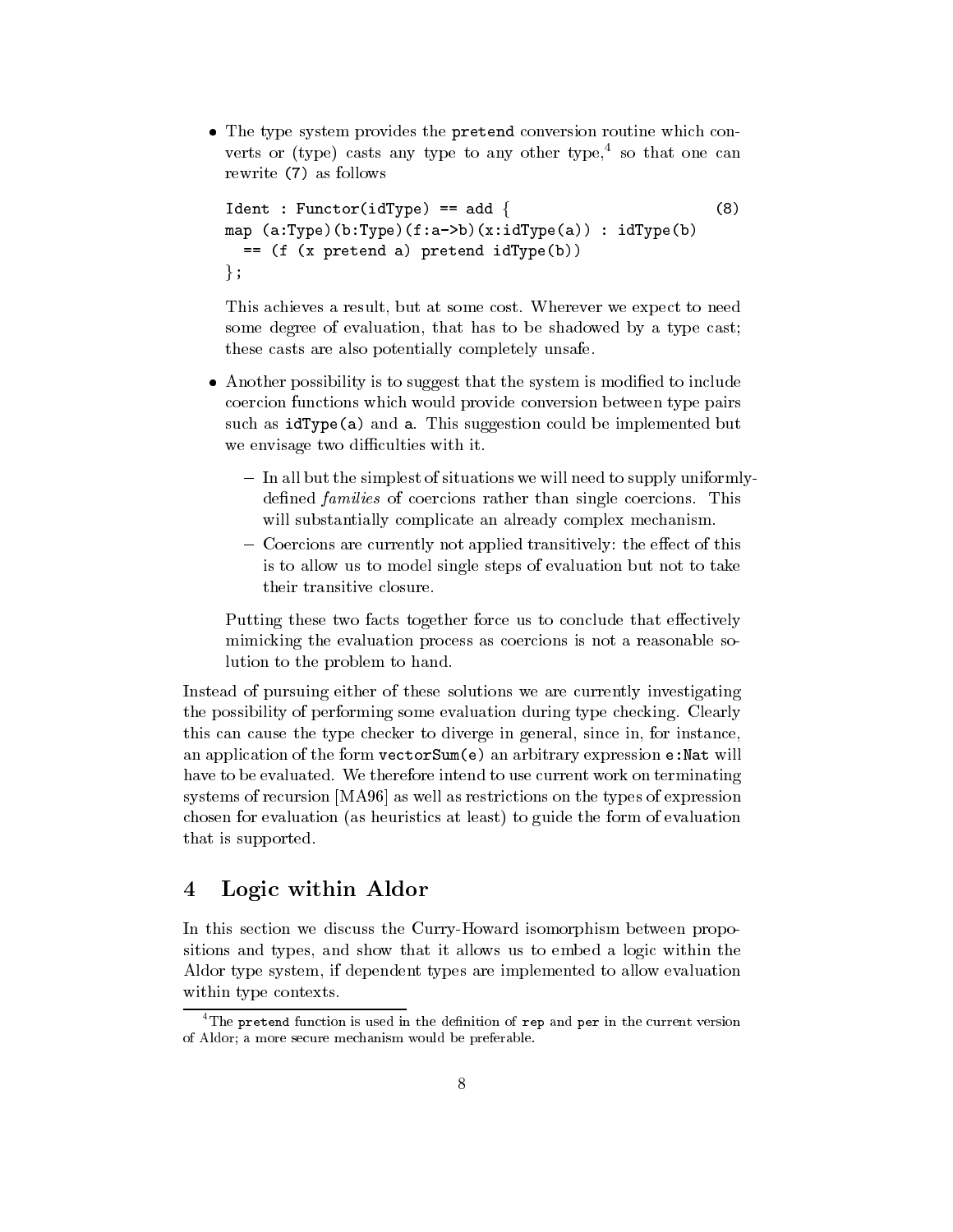#### The Curry-Howard correspondence  $4.1$

Under the Curry-Howard correspondence, logical propositions can be seen as types, and proofs can be seen as members of these types. Accounts of constructive type theories can be found in notes by MartinLof -ML amongst others provided to the Central to the Central to the Central to the Central to the Central to the Cent dent types, which allow the representation of predicates and quantification. We can summarise the correspondence in a table

| Programming             |                          | Logic                     |  |
|-------------------------|--------------------------|---------------------------|--|
| Type                    |                          | Formula                   |  |
| Program                 |                          | Proof                     |  |
| Product/record type     | $( \ldots, \ldots)$      | Conjunction               |  |
| Sum/union type          |                          | Disjunction               |  |
| Function type           | ->                       | Implication               |  |
| Dependent function type | $(x:A) \rightarrow B(x)$ | Universal quantifier      |  |
| Dependent product type  | (x:A,B(x))               | Existential quantifier    |  |
| Empty type              | Exit                     | Contradictory proposition |  |
| One element type        | Triv                     | True proposition          |  |
| .                       |                          | .                         |  |

Predicates (that is dependent types) can be constructed in a number of different ways. We look at the example of the 'less than' predicate over the natural numbers.

 $\bullet$  A first approach is to give an explicit (primitive recursive) definition of the type, which in Aldor might take the form

```
less than \mathcal{N} and \mathcal{N} are the state of \mathcal{N} and \mathcal{N} are the state of \mathcal{N} and \mathcal{N} are the state of \mathcal{N} and \mathcal{N} are the state of \mathcal{N} and \mathcal{N} are the state of \mathcal{N} and \mathcalif m=0 then Exit
          else (if n=0 then Triv
                                                 else lessen van die staan die volken van die volken van die volken van die volken van die volken van die volke
```
 A second approach introduces them inductively as a generalisation of the algebraic types which appear in Haskell and SML. We might define the less than predicate  $\leq$  of type Nat  $\Rightarrow$  Nat  $\Rightarrow$  Type by saying that there are two constructors for the type of the following signature

```
ZeroLess : (n:Nat)(0 < S n)SuccLess : (m:Nat)(n:Nat)((m < n) \rightarrow (S m < S n))
```
This approach leads to a powerful style of proof in which inductions are performed over the form of proof objects, that is the elements of types like  $(m < n)$ , rather than over (say) the natural numbers, and such a method makes much more manageable a proof of the transitivity of  $\langle \cdot \rangle$ over Nat, say. Inductive types have been used extensively in the type theory community, see for instance, processed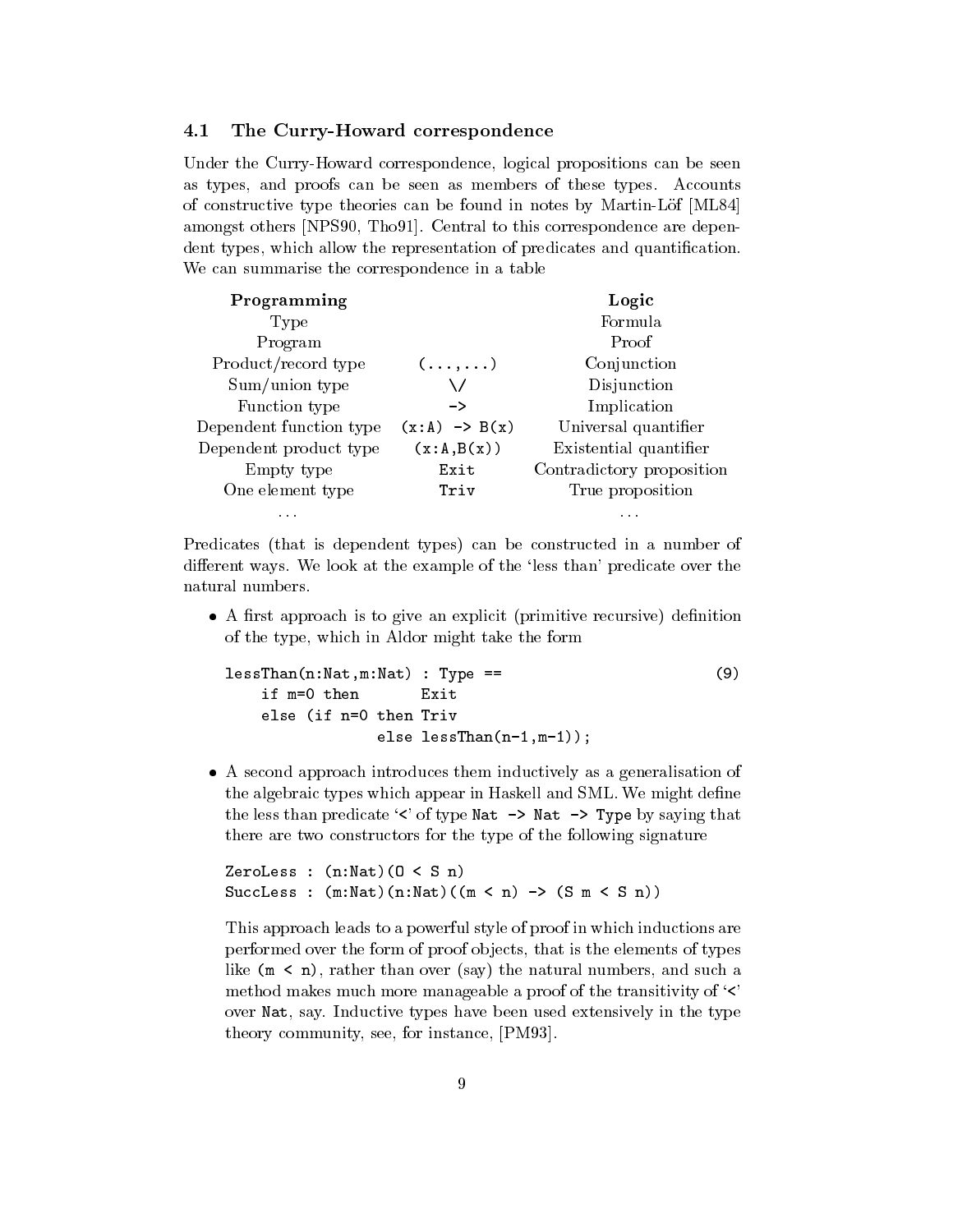#### 4.2 A logic within Aldor

We need to examine whether the outline given in Section 4.1 amounts to a proper embedding of a logic within Aldor We shall see that it places certain requirements on the definition and the system.

Most importantly, for a definition of the form  $(9)$  to work properly as a denities at a predicate we need an application in an application of  $\mathcal{F}$ reduced to Exit, hence we need to have evaluation of type expressions. This is a modification of Aldor which we are currently investigating, as outlined in Section 3. In the case of  $(9)$  the evaluation can be limited, since the scheme used is recognisable as terminating by, for instance, the algorithm of  $\sim$  -  $\sim$  -  $\sim$  -  $\sim$  -  $\sim$  -  $\sim$ 

The restriction to terminating (well-founded) recursions is also necessary for consistency of the logic. For the logic to be consistent, we need to require that not all types are inhabited, which is clearly related to the power of the recursion schemes allowed in Aldor. One approach is to expect users to check this for themselves: this has a long history, beginning with Hoare's axiomatisation of the function in Pascal, but we would expect this to be supported with some automated checking of termination which ensures that partially or totally undefined proofs are not permitted.

Consistency also depends on the strength of the type system itself; a sufficiently powerful type system will be inconsistent as shown by Girard's paradox - Carlos - Carlos - Carlos - Carlos - Carlos - Carlos - Carlos - Carlos - Carlos - Carlos - Carlos - C

## Applications of an integrated logic

If we identify a logic within Aldor, how can it be used? There are various applications possible; we outline some here and for others one can refer to the number of implementations of type theories which already exist, including  $\alpha$  and  $\alpha$  and  $\alpha$  to  $\alpha$  .

#### Pre- and Post-conditions  $5.1$

A more expressive type system allows programmers to give more accurate types to common functions, such as the function which indexes the elements of a list.

index :  $(l:List(t))(n:Nat)((n < length 1) \rightarrow t)$ 

An application of index has *three* arguments: a list 1 and a natural number  $n - as$  for the standard index function  $-$  and a third argument which is of type  $(n \leq \text{length } 1)$ , that is a *proof* that **n** is a legitimate index for the list in question. This extra argument becomes a **proof obligation** which must be discharged when the function is applied to elements l and n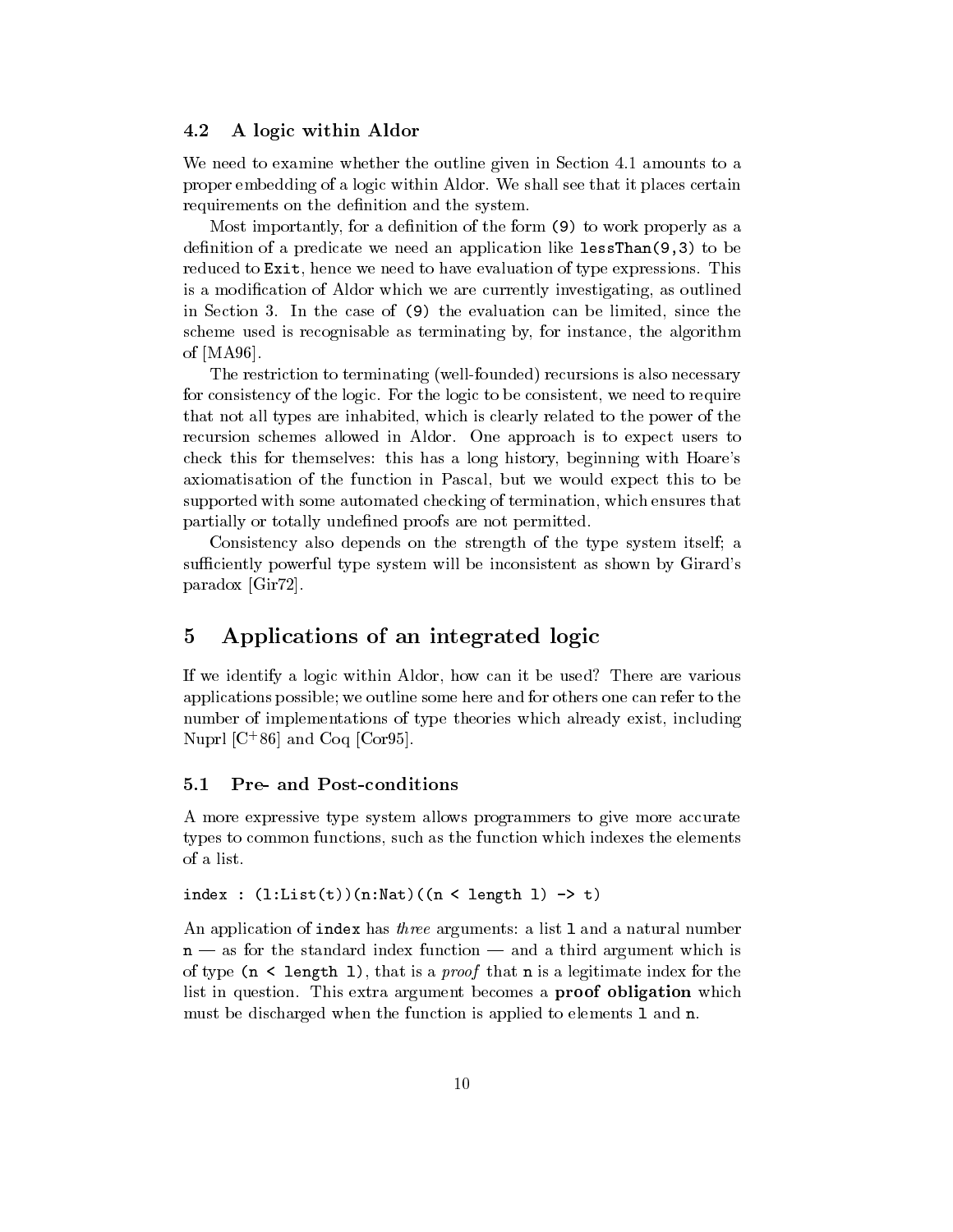In a similar vein, it is possible to incorporate post-conditions into types, so that a sorting algorithm over lists might have the type

sort in the sort of the sort of the sort of the sort of the sort of the sort of the sort of the sort of the so

and so return a sorted list together with a proof that the list is Sorted

#### $5.2$ Adding axioms to the categories of Axiom

In definition  $(3)$ , Section 2.2 we gave the category of monoids, Monoid, which introduces two operation symbols,  $*$  and 1. A monoid consists not only of two operations, but of operations with properties. We can ensure these properties hold by extending the denition of the category to include three extra components which are proofs that 1 is a left and right unit for  $*$ and that  $*$  is associative, where we assume that ' $\equiv$  ' is the identity predicate:

```
Monoid : Category == BasicType with \{ (10)
      

    1 : \%;\texttt{lettUnit} : (g \colon \mathtt{Z}) -> (1 * g \, \equiv \, g);
    rightUnit : (g: \lambda) -> (g * \bot \equiv g);
    assoc : (g:7,,h:7,,1:7,) -> ( g*(h*1) \equiv (g*h)*1 );
\}
```
The extension and join operations over categories will lift to become oper ations of extension and join over the extended 'logical' categories such as  $(10)$ .

### 5.3 Different degrees of rigour

One can interpret the obligations given in Sections  $5.1$  and  $5.2$  with differing degrees of rigour. Using the pretend function we can conjure up proofs of the logical requirements of  $(10)$ ; even in this case they appear as important documentation of requirements and they are related to the lightweight formal methods of -DK

Alternatively we can build fully-fledged proofs as in the numerous implementations of constructive type theories mentioned above, or we can indeed adopt an intermediate position of proving properties seen as 'crucial' while asserting the validity of others

#### 6 Conclusion

We have proposed a new way to combine  $-$  or rather, to integrate  $-$  computer algebra and theorem proving Our proposal is similar to -BCZ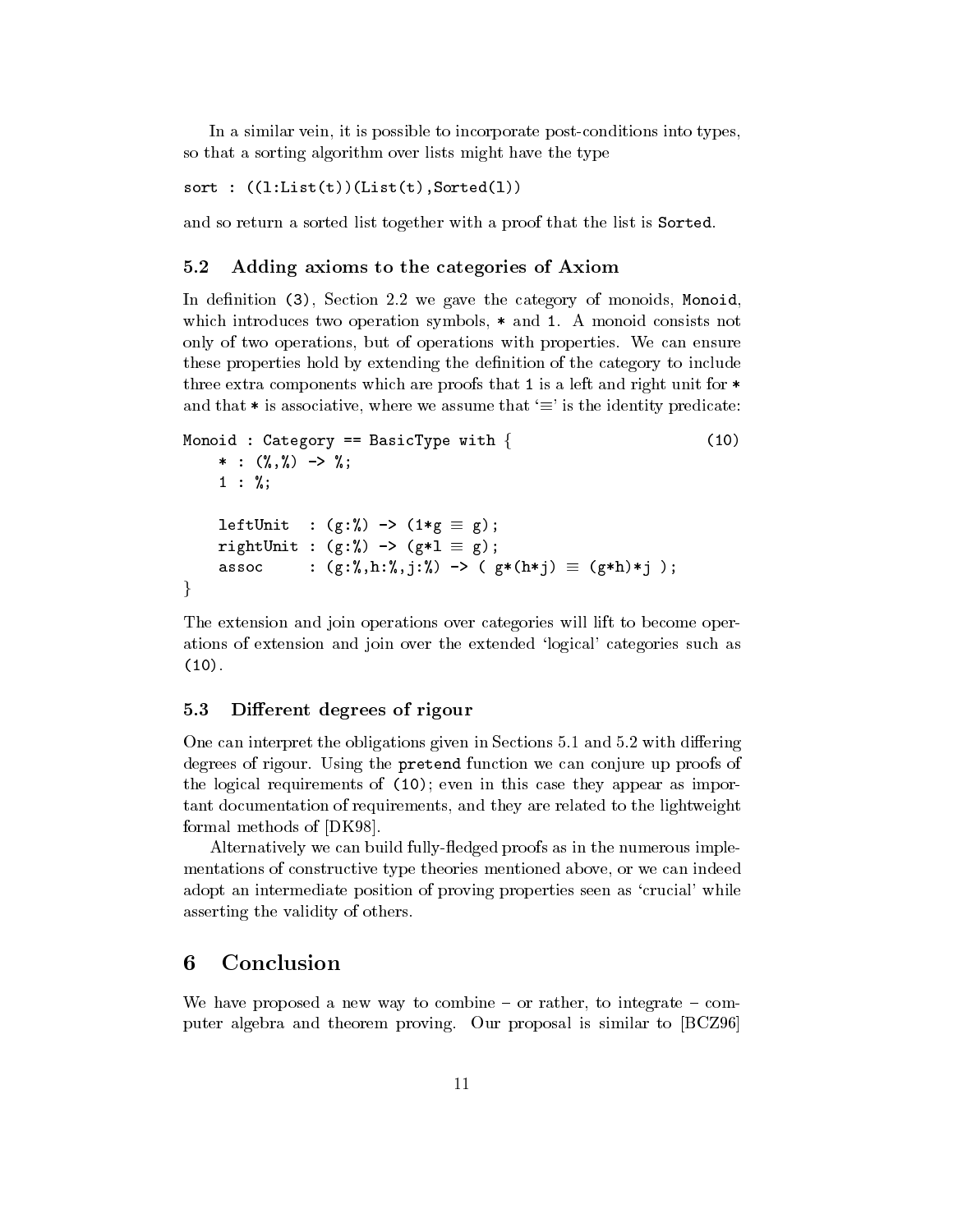and -Buc in that theorem proving capabilities are incorporated in a com puter algebra system. (In the classification of possible combinations of computer algebra and theorem proving of - changeral theorem and the second of the  $\sim$ "subpackage" approach.) But the way in which we propose to do this is completely different: we propose to exploit the expressiveness of the type system of Axiom, using the Curry-Howard isomorphism that also provides the basis of theorem provers based on type theory such as Nupri  $\vert \cup \vert$  of  $\vert$ Coq -Cor This provides a logic as part of the computer algebra system Also, having the same basis as existing theorem provers such as the ones mentioned above should make it easier to interface with them

It is interesting to see a convergence of interests in type systems from a number of points of view, namely

- $\bullet$  computer algebra,
- $\bullet$  type theory and theorem provers based on type theory,  $\hspace{0.1mm}$
- $\bullet$  functional programming.

For instance, there seem to be many similarities between structuring mechanisms used in these different fields:  $|{\rm DJK}||$  argues for functors in the sense of the programming language ML as the right tool for structuring mathematical theories in Mathematica and -San notes similarities be tween the type system of Axiom existential type -MP

 and Haskell classes -WB More closely related to our proposal here it is interesting to note that constructive type theorists have added inductive types -PM giving their systems a more functional flavour, while functional programmers are showing an interest in dependent types -Aug and languages without non  $\mathcal{T}_\text{max}$  . The set our work as  $\mathcal{T}_\text{max}$  as  $\mathcal{T}_\text{max}$  as  $\mathcal{T}_\text{max}$  as  $\mathcal{T}_\text{max}$  as  $\mathcal{T}_\text{max}$ type-theoretic ideas together with computer algebra systems, and thus providing a bridge between symbolic mathematics and theorem proving

Our future work will involve investigating the type system of Aldor and integrating a logical approach to Aldor types; this is complementary to recent work on formalising the Aldor system within Coq - also the most expect to apply our work in a case study with mathematical colleagues

## Acknowledgements

We are grateful to Stephen Watt of the University of Western Ontario and to Ursula Martin and her research group atthe University of St Andrews for feedback on these ideas. We would also like to thank Nag for granting us access to the Aldor compiler, and in particular to Mike Dewar for his help in facilitating this. Finally, we are indebted to Dominique Duval who first introduced us to the type system of Aldor, and to EPSRC for supporting her visit to UKC under the MathFIT programme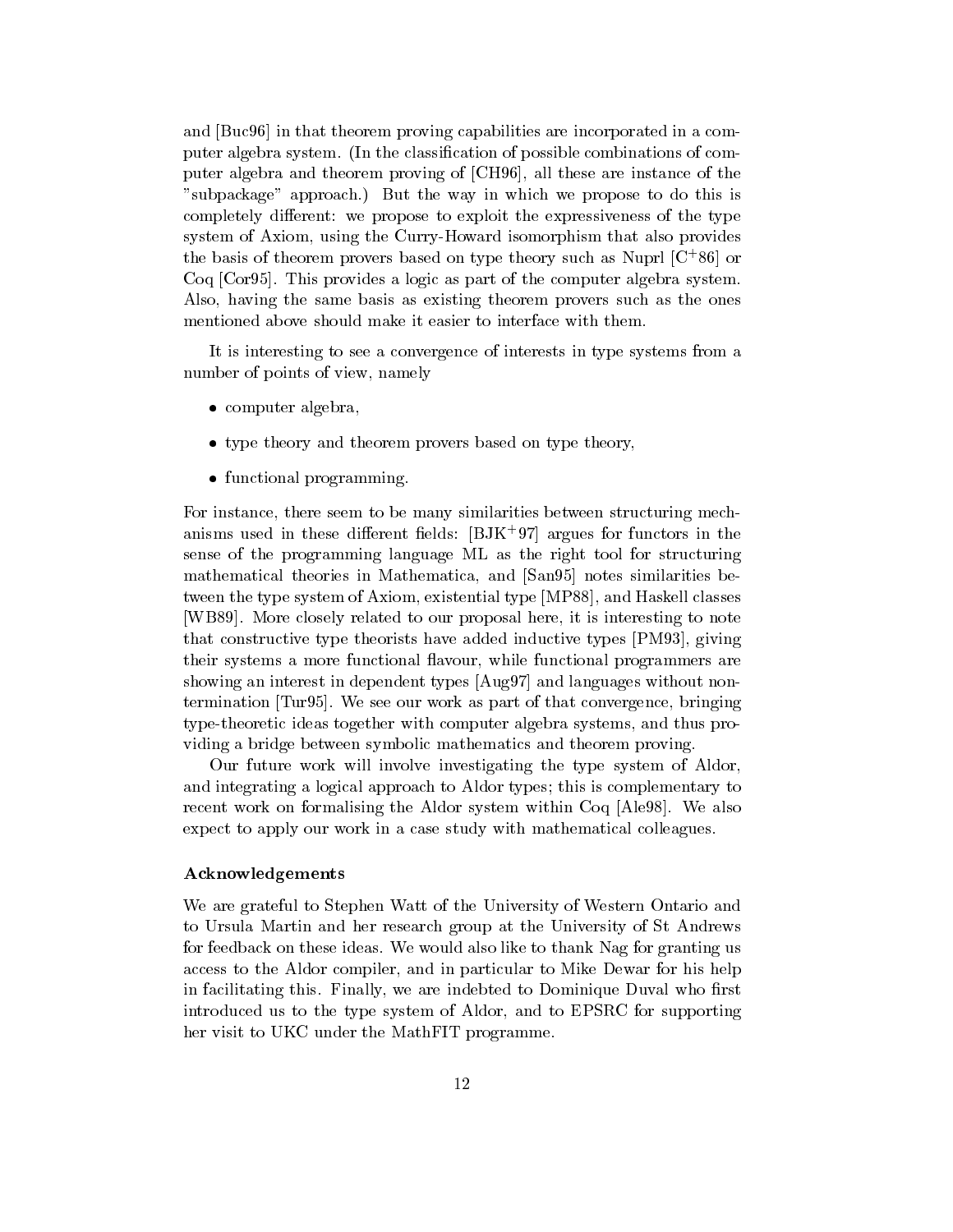## References

- $[A]$ <sub>e</sub>98] Guillaume Alexandre. De ALDOR à Zermelo. PhD thesis, Université Ale Paris VI, 1998.
- $[Aug97]$ Lennart Augustsson. Cayenne - a language with dependent types. www.seaunomensum.com/negaution/negaution/negation/negation/negation/negation/neg
- [BCZ96] Andrej Bauer, Edmund Clarke, and Xudong Zhao. Analytica an experiment in combining theorem proving and symbolic computation. In Arti-cial Intel ligence and Symbolic Mathematical Computation AISMC vil communication in computer in Computer Science pages of the second Springer, 1996.
- BJK - Bruno Buchberger Tudor Jebelean Franz Kriftner Mircea Marin Elena Tomuta, and Daniela Vasaru. A survey of the Theorema project. In Proceedings of ISSAC'97 (International Symposium on Symbolic and Algeof the computation pages of the computation pages of the computation pages of the computation pages of the computation of the computation of the computation of the computation of the computation of the computation of the c
- [Buc96] Bruno Buchberger. Symbolic Computation: Computer Algebra and Logic. In F. Baader and K.U. Schulz, editors, Frontiers of Combining Systems, Applied Logic Series. Kluwer, 1996.
- $|U \circ 0|$   $|U \circ 0|$ Robert L. Constable et al. Implementing Mathematics with the Nuprl Proof Development System PrenticeHall Inc
- [CH96] Jaques Calmet and Karsten Homann. Classification of communication and cooperation mechanisms for logical and symbolic computation sys tems. In  $FroCos'96$ , pages 133–146. Kluwer Series on Applied Logic,
- $[Cor95]$  C. Cornes et al. The Coq proof assistant reference manual, version 5.10. Rapport technique RT
-- INRIA
- $[DK98]$  Martin Dunstan and Tom Kelsey Lightweight Formal Methods for Com puter Algebra Systems To appear in the proceedings of ISSAC
- [Fat96] Richard Fateman. Why computer algebra systems can't solve simple equations.  $ACM$  SIGSAM Bulletin, 30, 1996.
- $[Gir72]$ Jean-Yves Girard. Intérpretation fonctionelle et élimination des coupures dans l'arithmétique d'ordre supérieure. Thèse d'Etat, Universitet in de versitet in de versitet in de versitet in de versitet in de versitet in de versitet in de versi
- JS Richard D Jenks and Robert S Sutor Axiom The Scienti-c Compu  $tation System. Springer-Verlag, 1992.$
- [MA96] D. McAllester and K. Arkondas. Walther recursion. In M.A. Robbie and J.K. Slaney, editors,  $CADE$  13. Springer-Verlag, 1996.
- $[Mac72]$ Saunders MacLane. Categories for the Working Mathematician. SpringerVerlag 
 -
- [Mar98] Ursula Martin. Computers, reasoning and mathematical practice. In Helmut Schwichtenberg, editor, Computational Logic, Marktoberdorf springer verlag and the springer vertex of the springer vertex of the springer vertex of the springer vertex of